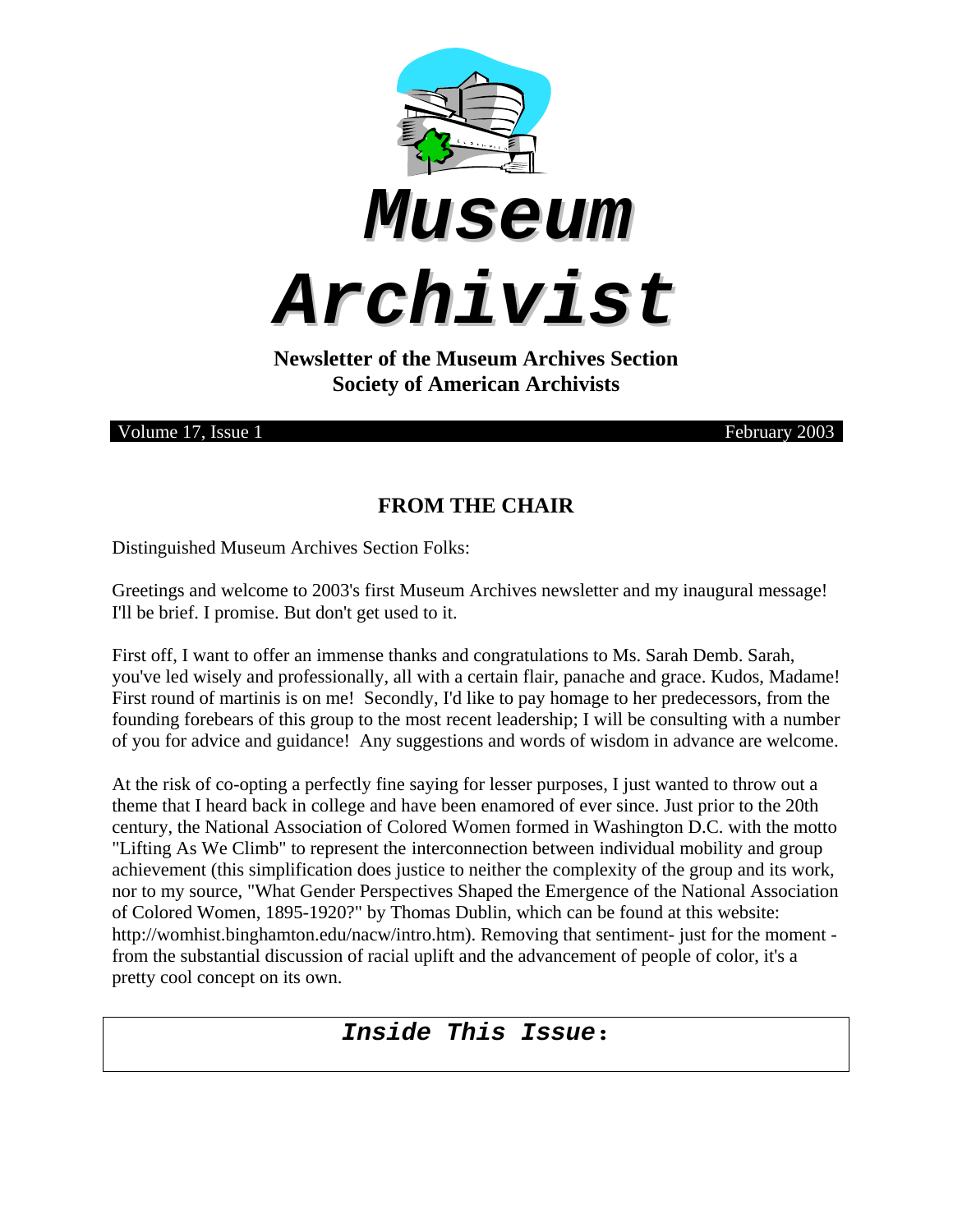|           | SECTION MEETING MINUTES<br>Pages $4-6$ |       |
|-----------|----------------------------------------|-------|
|           |                                        |       |
|           | EDITOR'S CHOICE: BEST OF THE WEB       |       |
|           | 7<br>Page                              |       |
|           | <b>SECTION NEWS</b>                    | Page  |
|           | 8                                      |       |
| $\bullet$ | EDUCATIONAL OPPORTUNITIES              | Pages |
|           | $9 - 11$                               |       |
|           | CAREER OPPORTUNITIES                   | Page  |
|           | 12.                                    |       |

Knowing that each of us and each of our institutions come from some place of lesser advantage than we currently occupy, we have all risen from somewhere. Looking behind us, there are smaller institutions with fewer resources, there are junior staff who are just beginning their professional experience, there are groups that have less opportunity to promote their events or process their collections. With whatever piddling resources we operate, with whatever malnourished budgets and understaffed collections, many if not most - of us have, in fact, some budget, staff and collections. We who have it, owe it to those who haven't.

(Another saying I'm fond of is "To each, according to their need; from each, according to their ability," which vaguely sounds a little more socialist, which I'm fine with, but I couldn't find as clean a citation.)

I'm looking forward to the coming year and to hearing from you, my constituents, ideas of how I can serve you and how we can serve one another. (In the short run, MusArx may be looking for an editor for our newsletter; more details to follow but those with an interest can contact me.)

Save the date for this year's meeting, August 18 - 24, 2003 (earlybird deadline July 1st, 2003) in Los Angeles, California, just north of my boyhood home and future site of the C. Anthony Reed Memorial Library and Museum Archives Research Center (opening in 2069). Next year: Boston, baby! On that note, and looking way ahead: keep in mind that the Democratic National Convention begins July 26, 2004 while SAA runs August 2 - 8, 2004, and both are being held in Boston; more importantly than ever, plan early!

See? Brief, like I said! Feel free to drop me a note, email me or give me a ring.

--Anthony Reed, Section Chair

# **GETTING CONNECTED…**  *Access to the Museum Archives Section*

*Museum Archivist Page 2*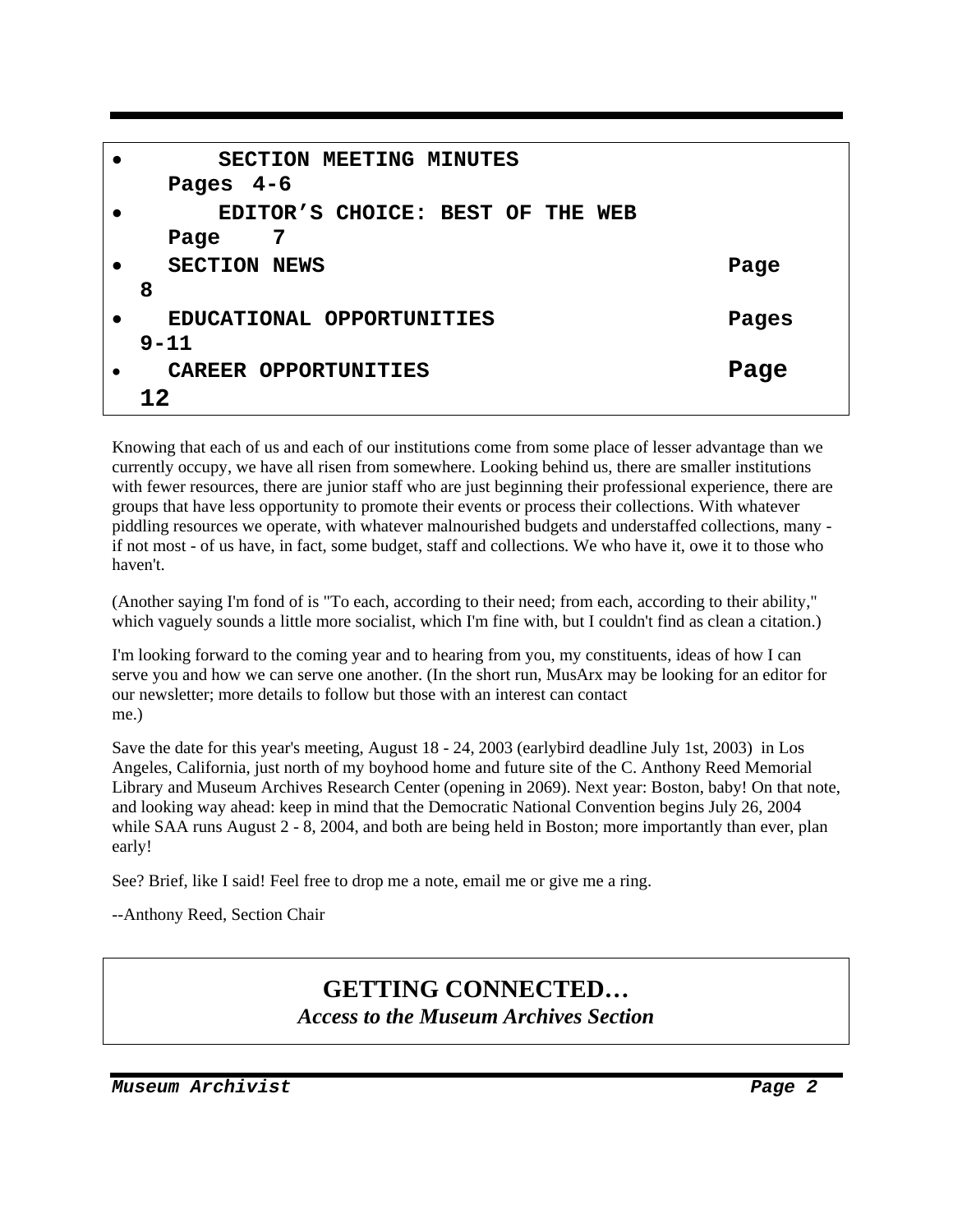#### *Museum Archivist* **Online** The newsletter is available online at:

#### **The Museum Archives Listserv**

An individual can join the email distribution list by sending a message to: LISTSERV@SIVM.SI.EDU

Leave the subject line blank, and in the body of the email, type: sub SAAMUS-L@SIVM.SI.EDU [First Name Last Name] //eoj

#### **Please don't forget the second line—the "//eoj" is necessary to subscribe!**

Messages may be posted to: SAAMUS-L@SIVM.SI.EDU

To unsubscribe, send the following message to LISTSERV@SIVM.SI.EDU: signoff SAAMUS-L@SIVM.SI.EDU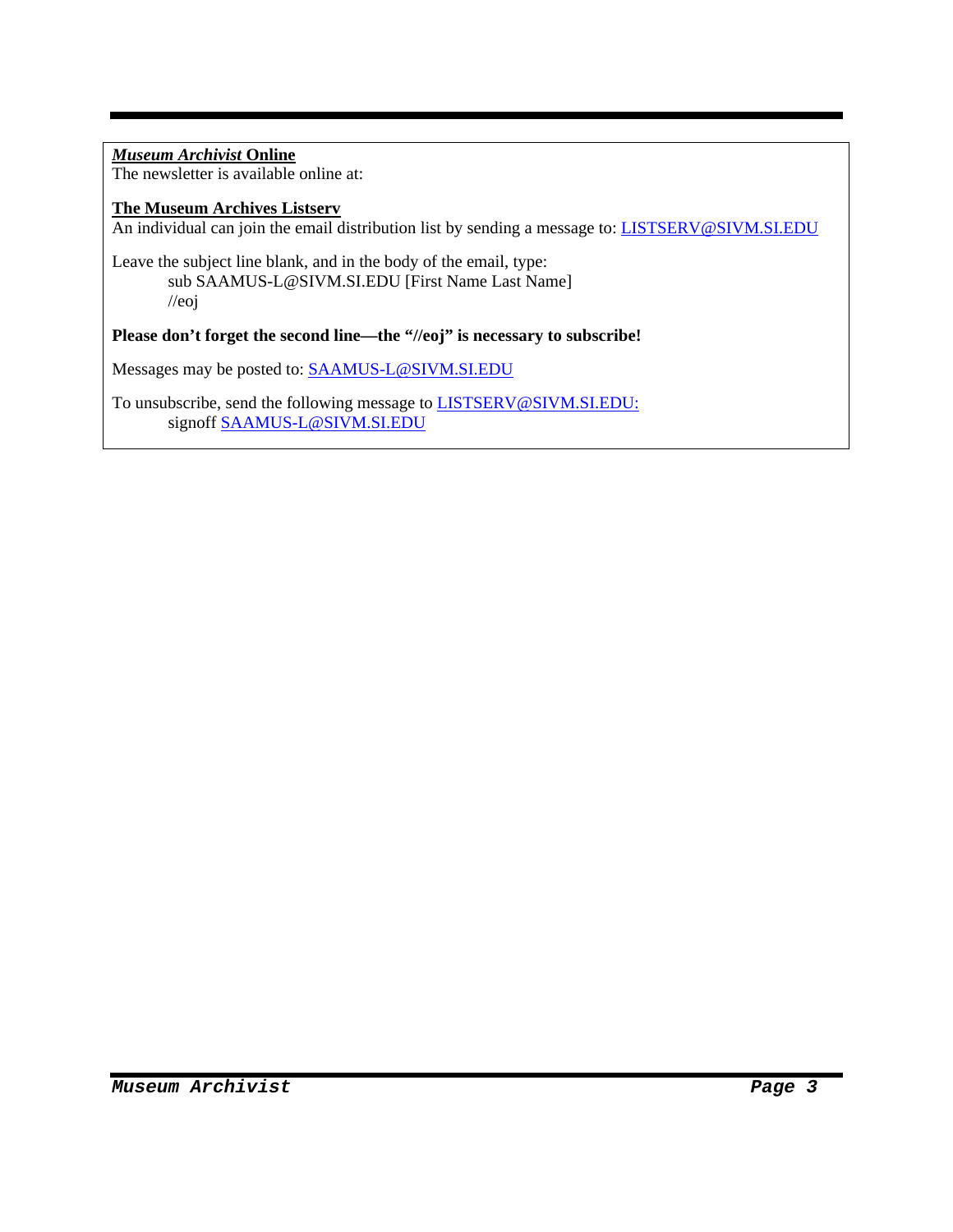*MUSEUM ARCHIVIST* is issued twice a year by the Museum Archives Section of the Society of American Archivists. News items, articles, letters to the editor, and comments from the archives community are welcome. An online version of this newsletter is also available (*see page 3 for details*).

Deadlines for submissions are the  $1<sup>st</sup>$  of June and the  $1<sup>st</sup>$  of December. Please send all submissions, preferably by email, to the Newsletter Editor.

## *SECTION OFFICERS*

### *CHAIR*

Sarah Demb National Museum of the American Indian, Smithsonian Institution Phone: 301-238-6624 x6340; Email: dembs@nmaicrc.si.edu

## *VICE CHAIR/CHAIR ELECT*

Anthony Reed National Park Service, Frederick Law Olmsted National Historic Site Phone: 617-566-1689 x242; Email: anthony\_reed@nps.gov

### *RECORDING SECRETARY*

Laura Peimer Brooklyn Museum of Art Phone: 718-638-5000 x404; Email: laura.peimer@brooklynmuseum.org

### *NEWSLETTER EDITOR*

Sammie Morris Dallas Museum of Art Phone: 214-922-1375; Email: smorris@DallasMuseumofArt.org

### *NEWSLETTER PUBLISHER*

Bart Ryckbosch The Art Institute of Chicago Phone: 312-443-4777; Email: bryckbos@artic.edu

## *CONTRIBUTORS*

The editor wishes to thank the following individuals who contributed to this issue: Anthony Reed, Laura Peimer, and Bart Ryckbosch.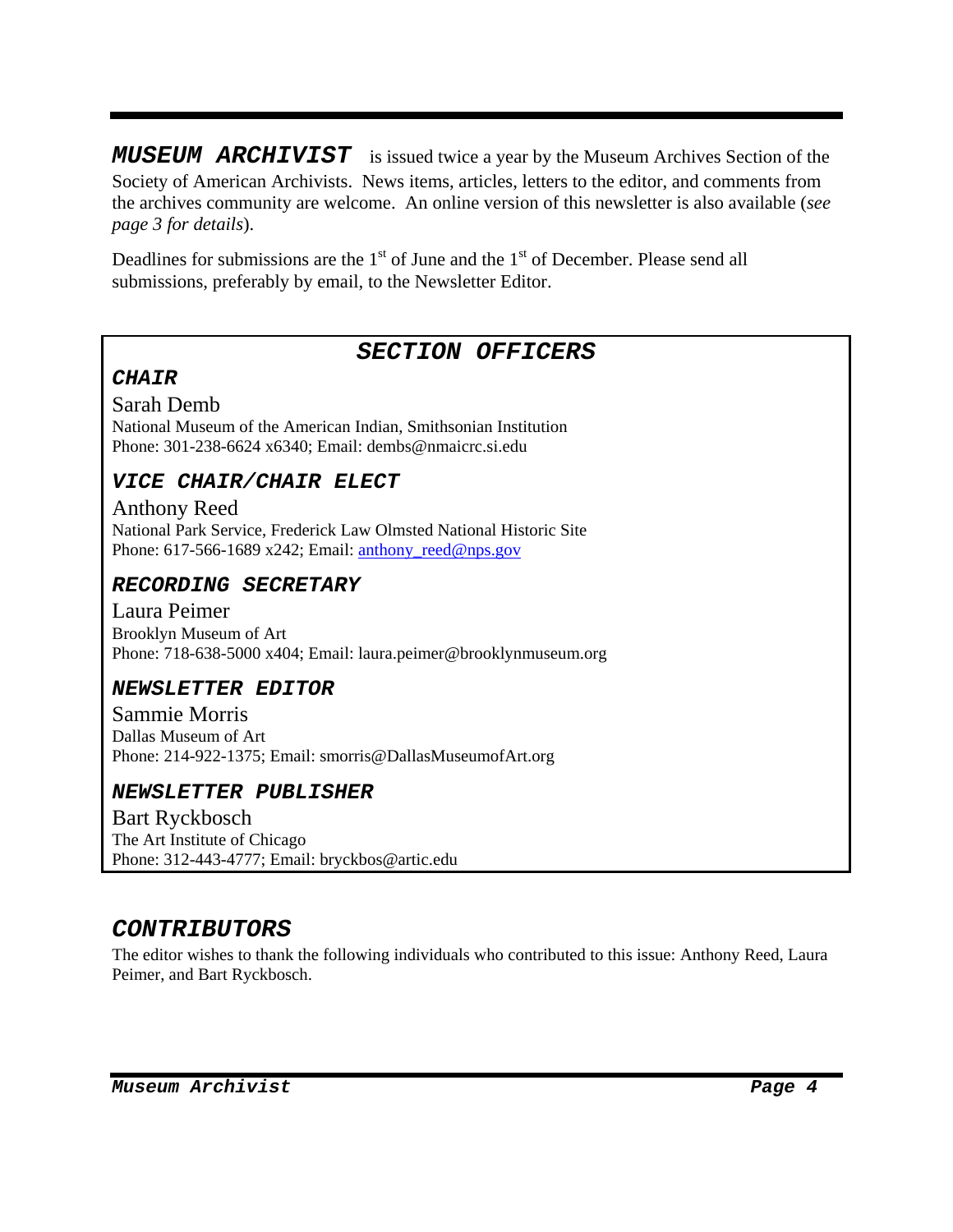#### **ANNUAL MEETING MINUTES MUSEUM ARCHIVES SECTION Society of American Archivists Annual Conference Thursday, August 22, 2002, 8:30am-10:00am Sheraton Downtown Birmingham, Alabama**

**Officers:** Sarah Demb, Retiring Chair; Anthony Reed, Incoming Chair; Laura Peimer, Recording Secretary; Sammie Morris, Newsletter Editor; Bart Ryckbosch, Newsletter Publisher.

### *Museum Archives Manual*,  $2^{nd}$  ed.

Deborah Wythe reported on the status of the *Manual*. She explained that she took over the editorship last February and recently distributed a draft of the latest version of the Manual to all the contributors for review and edits. The deadline for submission to SAA is October 30 and the Manual may be available by next year. October  $1<sup>st</sup>$  is the contributor deadline.

She described the types of chapters and noted that the publication was aimed at beginning archivists who had never worked in a museum and museum personnel who were unfamiliar with archival theory and practice.

Illustrations for the manual are still being collected and Deborah requested participants to send in images. She also noted that she will send a copyright release from SAA to image contributors.

Publications Committee Liaison Laurie Baty suggested that soon after the Manual is available (maybe in 2 years) we should do a session on the publication at AAM.

#### **Museum Archives Directory**

A discussion commenced over the on-line Directory of Museum Archives. It was suggested that perhaps the Smithsonian could host the website.

The Directory would require periodic updating. Marisa Bourgoin remarked that maintenance could be reduced by listing archives' general phone numbers and not individual names of museum archivists.

Laurie Baty suggested thinking about the audience for this type of service –museum archivists or archivists who work in other environments. A user survey could help identify the audience and what information would be useful to include.

Deborah Wythe proposed putting the Resource Guide from the Manual on the website with the Directory. This would make the Guide a dynamic page that could be periodically updated.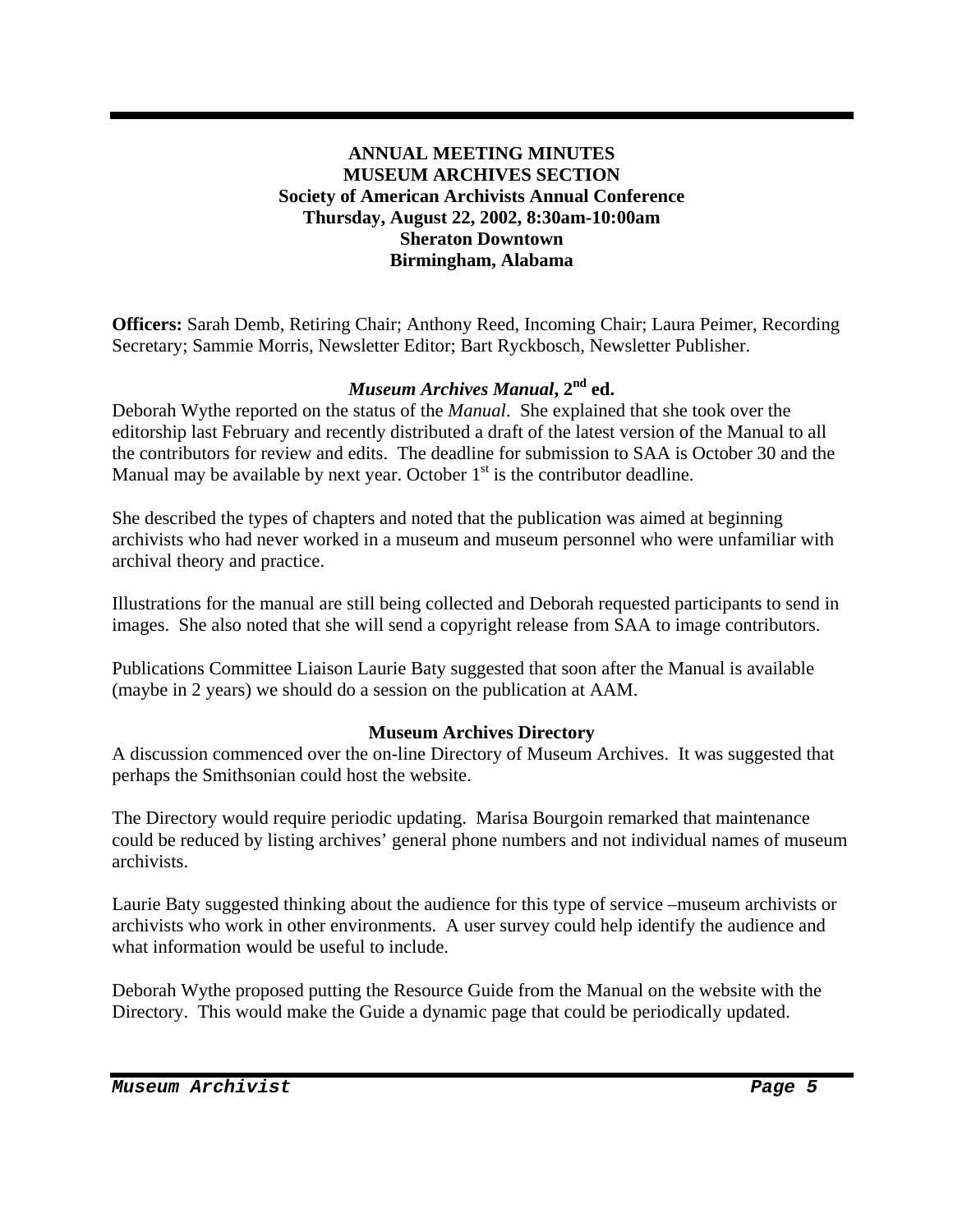A planning committee for the Directory website was informally created that includes: Lori Ann Lindberg, Sammie Morris, Bernadette Callery.

#### **Museum Guidelines**

Andrew Martinez reported on the status of the museum guidelines. He mentioned that the Standards Committee approved the guidelines. However, the SAA Council has not yet approved the document due to a point of clarification - whether the guidelines are designed just for the archives of independent museums or also for museums within larger institutions. Council felt that the guidelines should be directed towards the former. Andrew Martinez, Anthony Reed, and Sarah Demb will continue to work on the language. Andrew said that they could e-mail copies of the guidelines for section members to view although people can also access them online through the Canadian Heritage Information Network (CHIN) website were the Museum Archivist newsletter is available: http://www.chin.gc.ca/English/News/index.html. Just go to "Newsletters," and then scroll down to "Museum Archivist."

### **Other Business**

Bart Ryckbosch mentioned that for years now the Art Institute of Chicago has been printing and mailing the Museum Archivist, and due to the increasing expense, he would now like to pass on this responsibility. Sammie Morris thought that SAA could possibly mail it and Council Rep Thomas Battle agreed. It was suggested that to make the newsletter less bulky and therefore less expensive to mail they could change layout and print it double-sided and/or make it available as an electronic version. It is already available on the web at the CHIN website.

Maygene Daniels stressed that a hard copy should still be produced. Printing out the electronic version can be a hassle and a hard copy is more useful for outreach to audiences outside museum archives.

Sammie, Sarah, and Anthony will identify another institution that is willing to absorb the cost of mailing the hard copy of the newsletter. At the same time, they will send an e-mail survey asking Section members whether they want to receive an electronic or hard copy. A nominal fee could possibly be charged to those who want a hard copy.

#### **Session Proposals**

Janice from SAA's Program Committee discussed proposals for the SAA conference 2003 in L.A., August 18-24: "Spotlight on Archives: Showcasing the Diversity of the Archival Enterprise." She reminded members of the following issues to keep in mind when putting together session proposals:

- Make sure that proposals are complete when submitting them and that speakers have agreed to participate.
- A speaker can participate in only one session.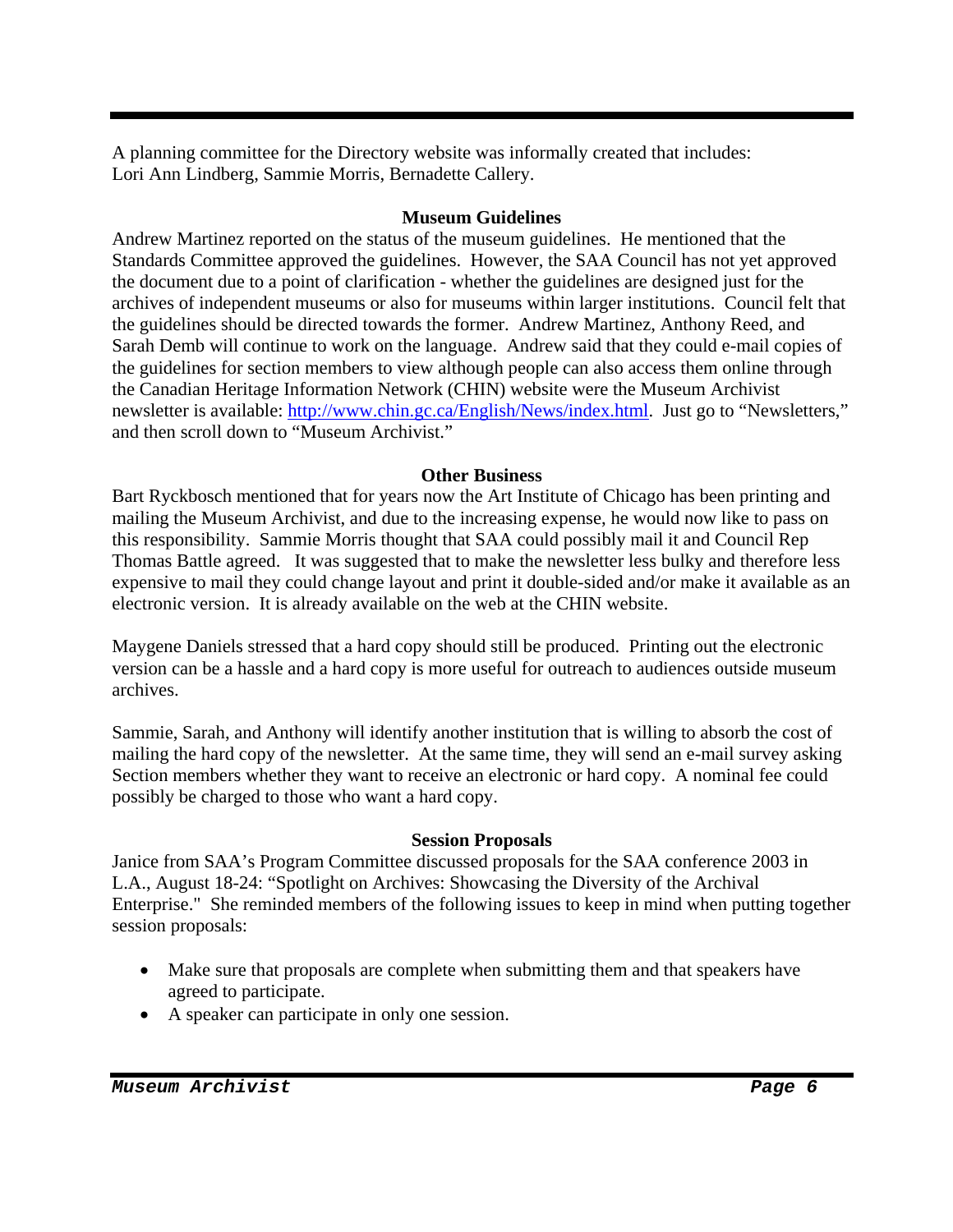- Endorsements from the section are helpful when the Program Committee is making its decision.
- Chair Anthony Reed may rank proposals for the Program Committee to assist the Committee in selection.
- Carefully consider using A-V equipment it is expensive.
- Complimentary registration is available for speakers who are not archivists or who are international.
- SAA Deadline for proposals is October 7.

Session proposal ideas from members:

- 1. Version of this years Working Group regarding interrelatedness of collections documentation and database systems.
- 2. Facility expansion session: "New facilities. Old plans." Through records such as architectural plans, show building visions that haven't been realized fully and/or how new construction can harmonize with collections. Maybe co-sponsor with architectural records section.
- 3. Impact of television & movie crews on museums. For example, discuss the effect of crews coming into a house museum to create a movie or educational program. Topics could include how television/media interprets history; how archivists deal with film crews; and the impact on the archives and collections once the film or program is released.
- 4. Use of movie memorabilia in theme restaurants.
- 5. Profiling film studios that have archives. Good contact for this: moving image archivists.
- 6. Highlighting research in collections.
- 7. "Lost L.A." or "Hollywood Archaeology." Focusing on historical sites/objects that no longer exist such as movie sets buried under Los Angeles highways.
- 8. Storage facilities. A session on selecting storage options. Issues of conservation in facilities, impact on access, commercial vs. private storage, insurance issues. Session could include someone from the library world. Could possibly have a tour of a facility during the conference to complement the session. Anthony offered to chair the session.
	- a. Advantages or disadvantages of having archives facilities in the building or in a separate site.
	- b. Retrofitting museum space to serve archives.

--Laura Peimer, Recording Secretary

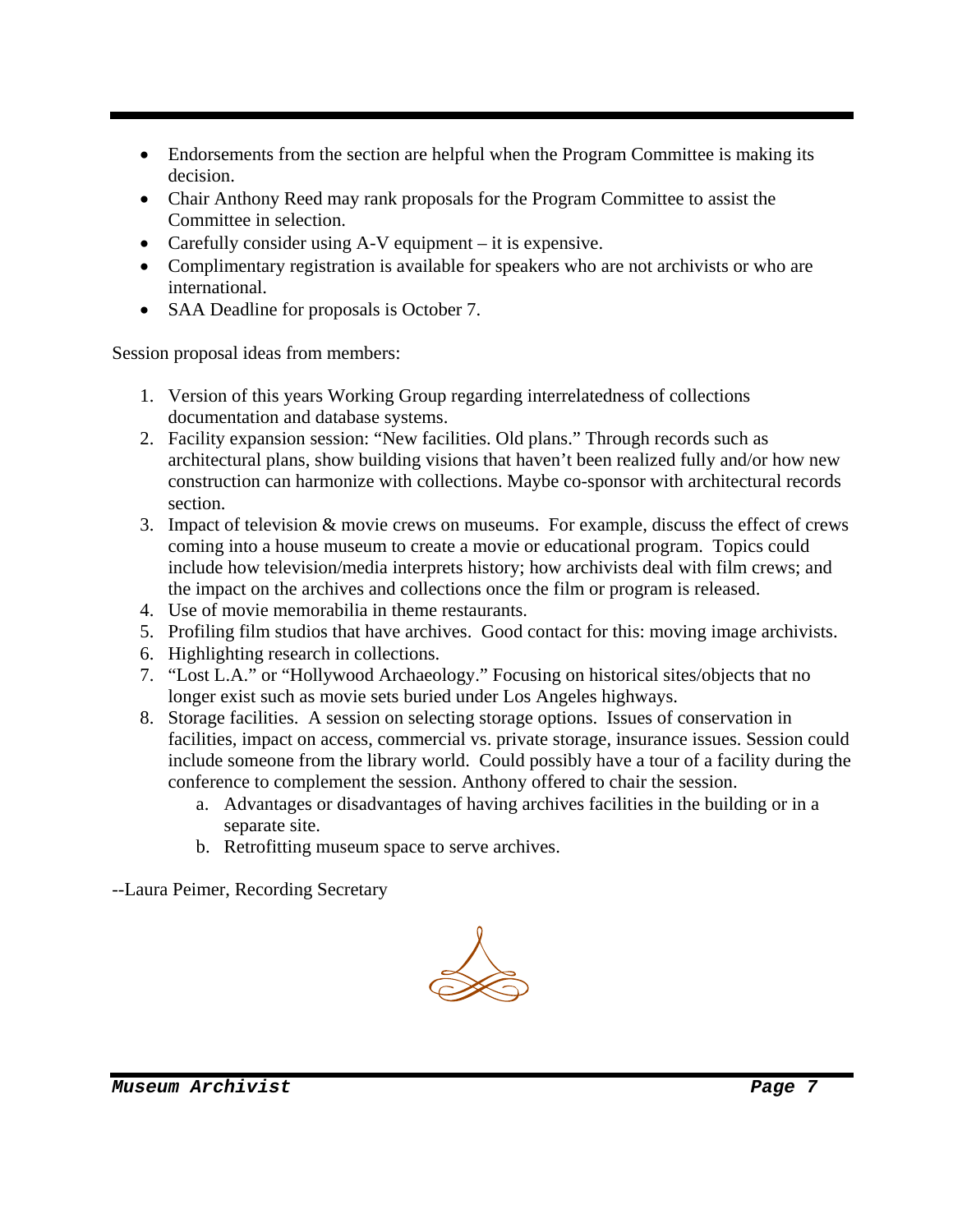

#### **EDITOR'S CHOICE: MUSEUM ARCHIVES WEBSITES**

Having worked recently on creating a new section on our museum's website for our archives department, I have conducted research on the content, navigation, design, and flow of museum archives websites. I was surprised at how many non-museum archives sites came up with the results of simple searches using the terms "museum archives," even using a sophisticated search engine such as Google (www.Google.com). Many of the results were also repetitious, citing the same sites multiple times in the results.

Using my results, I began to compile information that I felt should be included in a good museum archives website. I looked at my search results, ranking each website on content, design, and ease of navigation. I placed more emphasis on content than on the other criteria, although I did rank sites with more visual images such as archival photographs or digitized archival materials higher than sites without such images.

I found that the aspects of a good museum archives website, in my opinion, include all or most of the following: 1) General information regarding hours and location of the archives; 2) Contact information for the archivist, preferably with an email link from the site for reference requests; 3) A description of the major holdings of the archives; 4) Research policies and procedures; 5) A history or timeline of the museum; 5) Finding aids, inventories, or a database that allows for searching of the archives collection and 6) Attractive images, such as archival photographs. Based on these criteria, I present the following English language websites (in no particular order) that I think serve as good examples of what a museum archives site should be. Please keep in mind that there are probably thousands of good museum archives websites out there that just simply did not show up in my search, probably relating to how each institution has chosen to index their site with the major search engines. I apologize in advance for any terrific sites I may have missed.

#### EDITOR'S CHOICE FOR TOP 10 MUSEUM ARCHIVES WEBSITES:

- 1) GLENBOW MUSEUM (http://www.glenbow.org/archives.htm)
- 2) WHITEHERN MUSEUM ARCHIVES (http://www.whitehern.ca/index.php)
- 3) NATIONAL HEISEY GLASS MUSEUM (http://www.heiseymuseum.org/archives/)
- 4) AUSTRALIAN MUSEUM (http://www.amonline.net.au/archives/)
- 5) UNIVERSITY OF PENNSYLVANIA MUSEUM (http://www.upenn.edu/museum/Collections/archives.html)
- 6) THE SMITHSONIAN INSTITUTION-VARIOUS MUSEUMS (http://www.si.edu/)
- 7) IMPERIAL WAR MUSEUM (http://www.iwm.org.uk/lambeth/refserve.htm)
- 8) NORTH VANCOUVER MUSEUM (http://www.dnv.org/nvma/collecti.htm)
- 9) YARMOUTH COUNTY MUSEUM & ARCHIVES (http://yarmouthcountymuseum.ednet.ns.ca/)
- 10) THE BAKER-CEDERBERG MUSEUM & ARCHIVES (http://www.viahealth.org/archives/archivesindex.html)

--Sammie Morris

*Museum Archivist Page 8*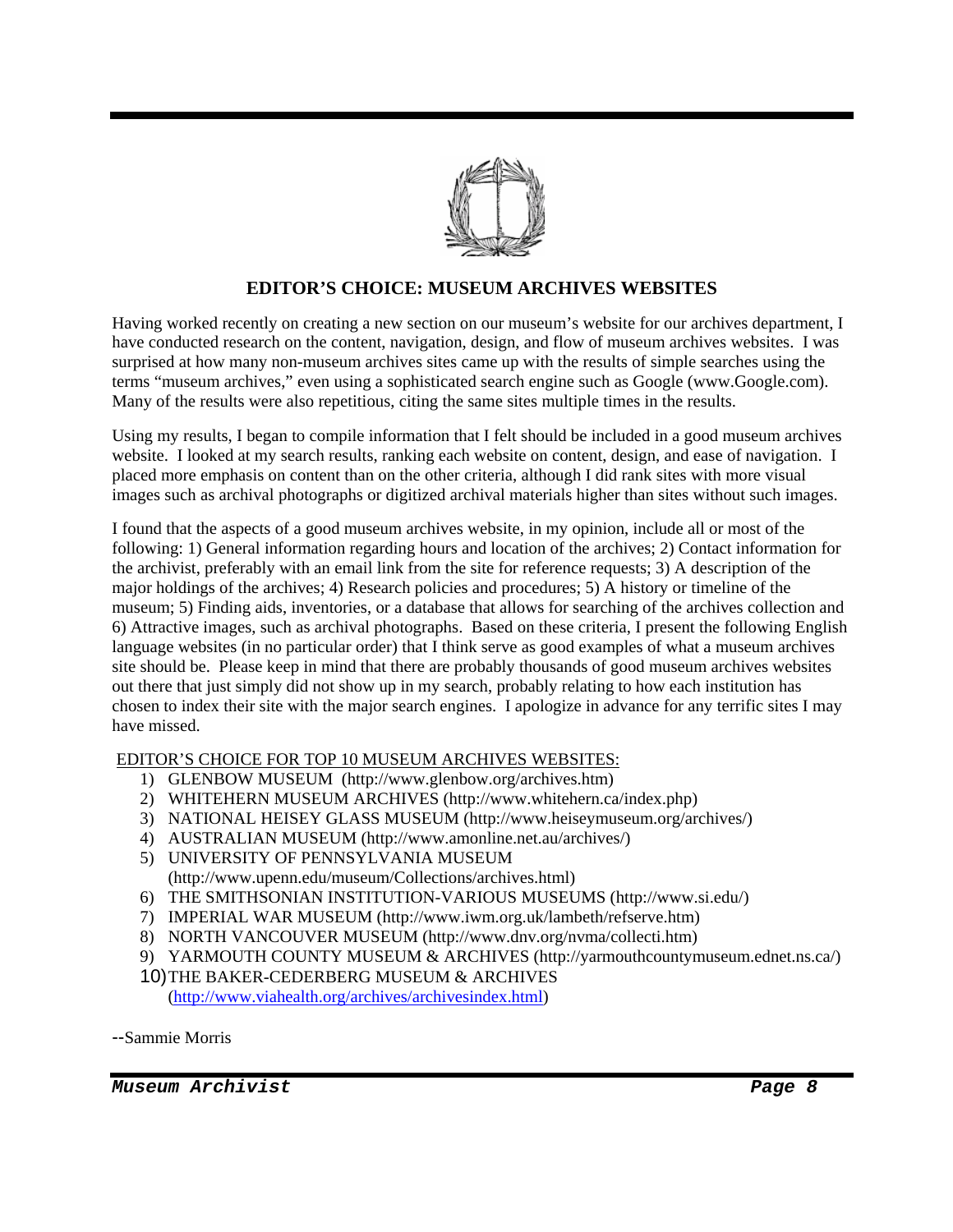

# **MUSEUM ARCHIVES SECTION NEWS**

#### **Newsletter Editor Sought**

Sammie Morris, our Newsletter Editor for the past 2 ½ years, has decided to retire from her position to focus more of her time on the centennial activities for the Dallas Museum of Art this year. Anyone interested in taking over this voluntary position, please contact Section Chair Anthony Reed: phone number 617-566-1689 x242; Email: anthony reed@nps.gov.

#### **NMAI Announces New Acquisition**

The Archives of the National Museum of the American Indian (NMAI), Smithsonian Institution, is pleased to announce the accession of the Leuman Maurice Waugh (1877- 1972) Collection Records 1909-1963, n.d. in 2002. An active member of the Explorer's Club and Commodore of the Yachting Department of the New York Athletic Club, dentist Dr. L. M. Waugh volunteered to undertake Alaskan studies on caries research among the Inuit for the U.S. Public Health Service. In 1929, the service appointed him Dental Director (Reserve) at the rank of Colonel. Waugh was apparently inspired by a lecture he heard as a student in 1908 from Dr. Ales Hrdlicka, Smithsonian Curator of Physical Anthropology at the Institute of Dental Pedagogics, on the dental conditions of human populations. Waugh privately carried out a Labrador study between 1921 and 1927 over the course of five summers. Under the (sometimes partial) aegis of the U.S. Public Health Service, Waugh also studied 12 Alaskan Inuit communities between 1929 and 1938. He was the first dental officer in the U.S. Public Service ever assigned to the Coast Guard cutter The Northland's cruise area of the Bering Sea and Alaska Arctic regions. During his trips, Waugh compiled data on the teeth, mouth and diet of indigenous communities, and shot many photographs and films of both dental subjects and indigenous communities.

The collection consists of 3 linear feet (5 document boxes and 1 map case drawer) of raw dental data and community census information, professional and personal correspondence, clippings and essays, reports and lectures, and logistics and trip planning documents; 2000 photographic items including prints, negatives and tinted glass plate negatives; and 80 field films by Waugh. Some health and census information may be restricted to comply with health and privacy legislation.

The materials detail Waugh's dental methodologies as well as his personal attitudes towards the individuals and communities he worked with, and reveal the complexities of missionary, anthropology, and other "Lower 48" institutional interactions with indigenous Arctic communities.

A finding aid to the Waugh Papers will be available from the museum in 2003, and we hope to have it online later that year.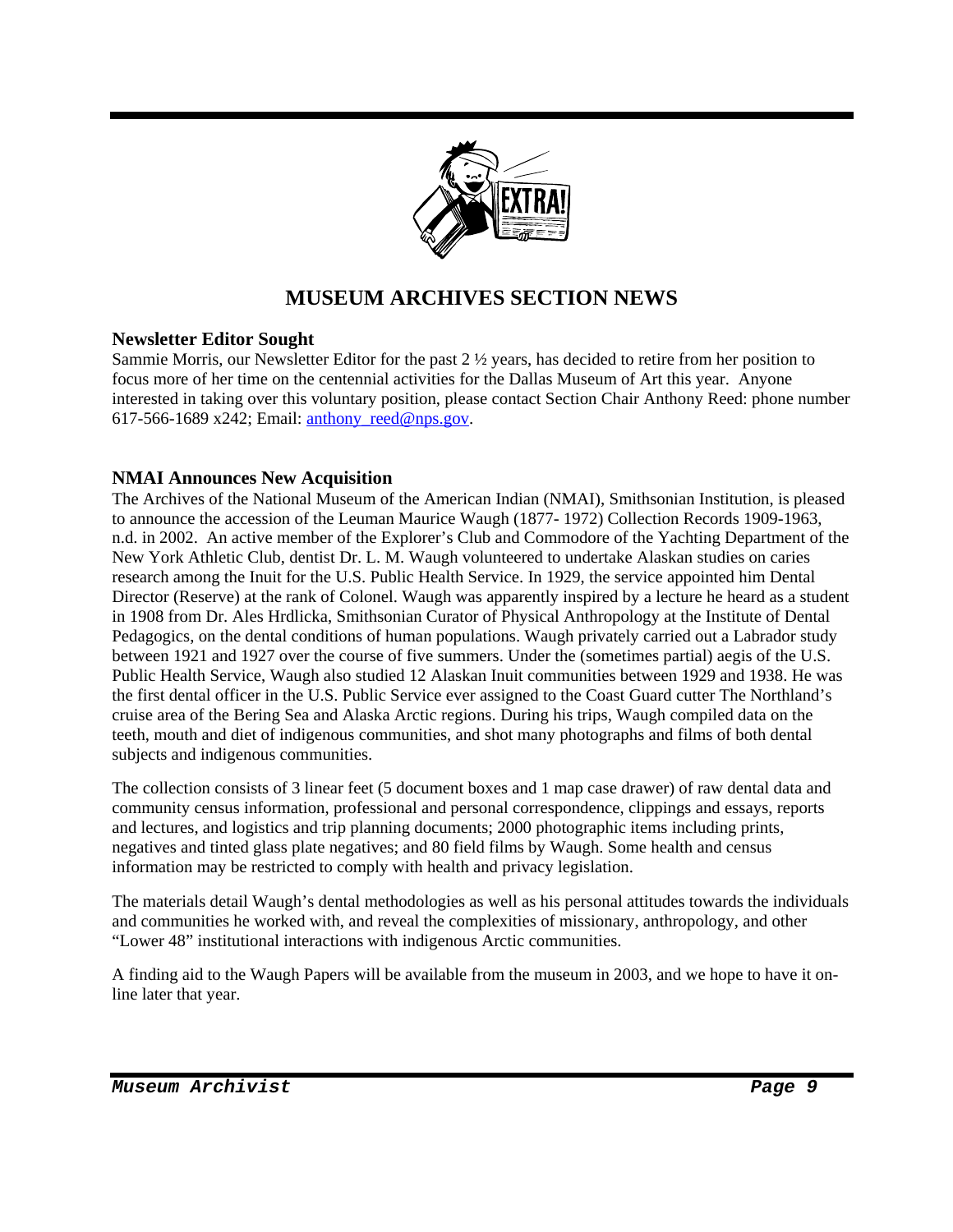

#### **TAM Offering Session on Museum Archives**

The Texas Association of Museums will present a session on Museum Archives at their annual conference in Houston on March 28, 2003. Section members Lorraine Stuart and Sammie Morris have been asked to participate as speakers for the session, which is being planned by Carolyn Spears of the Stone Fort Museum in Nacogdoches and chaired by Rebecca Huffstutler, Curator of Archives and Registrar for the Witte Museum in San Antonio. The session will address how archival records differ from other museum records, how long certain types of records should be kept, the goals and functions of a museum archives, steps for getting started, justification for a museum archives, and archives policies and procedures. For more information, see the TAM website: http://www.io.com/~tam/.

#### **Session on Use of Anthropology Toward Political & Foreign Policy Goals**

Alan L. Bain, Archivist (Smithsonian Institution Archives), will be giving a brief presentation and chairing a session, "*Use of Anthropology Toward Government Political and Foreign Policy Goals*," at the annual conference of the American Association for the Advancement of Science, Pacific Division. The session will be held in the afternoon of June 16, 2003, at San Francisco State University (for further information or changes in schedule, please see http://pacific.aaas.org.

The speakers will be Nancy Parezo, Professor of American Indian Studies (University of Arizona), "Government Policy and Scientists: Bureau of Indian Affairs and Bureau of American Ethnology, Anthropologists Researching Native Americans;" Yoko Genka, Archivist (Okinawa Prefectural Archives and PhD. Candidate, George Mason University), "American Anthropology: Exhibitions and Collections from the Ryukyu Islands and United States Foreign Policy in the 1960-1970s;" Chun, Kyung-soo, Professor, Department of Anthropology (Seoul National University), "Japanese Colonialism: Anthropology in Korea and Taiwan;" and Gretchen E. Schafft, Applied Anthropologist in Residence (American University), "Anthropological Scientism in Support of Racism and Genocide during the Nazi Occupation of Poland."

The session looks at the science of anthropology and explores how it has been used to support government policy. Two of the speakers review United States national and foreign policy, government anthropology and relations with Native American Indians; and the transfer, storage, and exhibition of cultural artifacts from the Ryukyu Islands as a reflection of a foreign policy goal to break the Islands away from mainland Japan and indirectly support the policy itself. The third speaker talks about Japanese anthropology in Korea and Taiwan and the use of anthropologists to support Japanese foreign policy in those regions during the Colonial period. And, the fourth speaker examines German and Austrian anthropology in Poland during World War Two and how Nazi anthropologists' certification of racial status to individuals and entire villages consigned people of occupied countries to farm or slave labor, military service, the "swamps of the Ukraine" or extermination.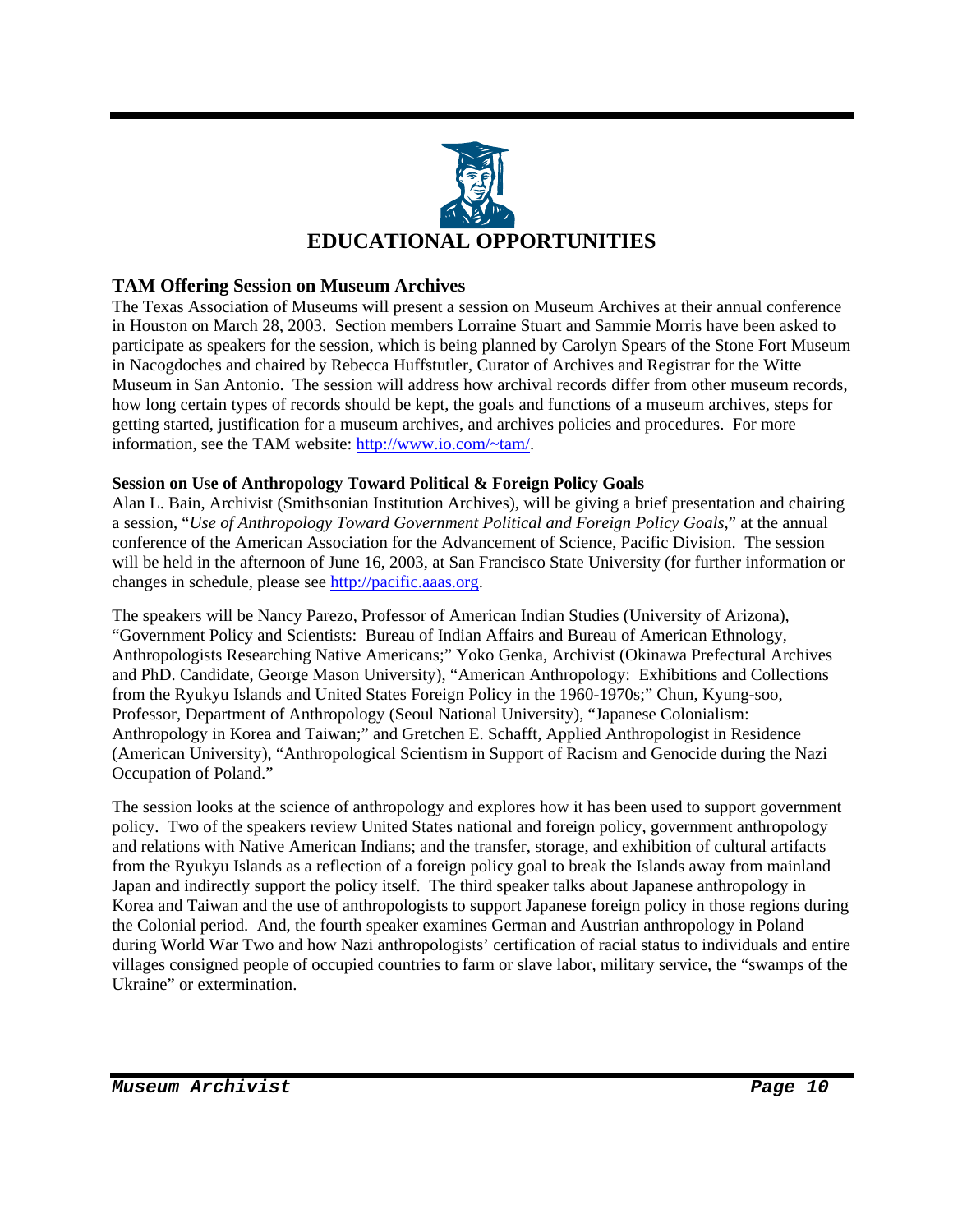

## **EDUCATIONAL OPPORTUNITIES**

#### **Museum and Library Archives Institute, Wilbraham, Massachusetts, June 20-21, 2003.**

The sixth annual Museum and Library Archives Institute, sponsored by Monson Free Library and Reading Room Association, Massachusetts Board of Library Commissioners, the New England Archivists, the New England Museum Association, and the Worcester Historical Museum, will be held at the Wilbraham & Monson Academy, Wilbraham, Massachusetts, on June 20-21, 2003.

This Institute consists of two parallel programs: the Introductory and the Special Topic. The Introductory Program is designed for those who have responsibility for museum and library records and special collections, but limited experience in archival methods and procedures. This year's curriculum includes topics such as collecting, appraising, arrangement and description, reference and access, oral history, and copyright.

Instead of the Introductory Program, participants may choose the Special Topic Program. This track provides an opportunity to go beyond the introductory level and focus on a particular archival topic or issue in a comprehensive, in-depth manner. The 2003 topic will address the issue of creating and renovating archives facilities to maximize storage and access potential.

The Institute will be hosted by the Wilbraham & Monson Academy, a co-educational boarding and day school for students from the  $6<sup>th</sup>$  grade through post-graduate year. The 198 year-old school is located in Wilbraham, Massachusetts, a scenic town in the heart of the Pioneer Valley within a ten mile radius of Springfield, Massachusetts.

For information contact Theresa Rini Percy, Director, Monson Free Library, 2 High Street, Monson, Mass. 01057. Tel. 413-267-3866. Fax 413-267-5496. email: tpercy@cwmars.org.

**17th annual Western Archives Institute, San Francisco State University, June 15-27, 2003.** The intensive, two-week program provides integrated instruction in basic archival practices to individuals with a variety of goals, including those whose jobs require a fundamental understanding of archival skills, but have little or no previous archives education, those who have expanding responsibility for archival materials, those who are practicing archivists but have not received formal instruction, and those who demonstrate a commitment to an archival career.

The Principal Faculty Member will be Randall Jimerson, Professor of History and Director, Graduate Program in Archives and Records Management at Western Washington University. He teaches archives administration and records management courses in the university's graduate education program. He has also worked as Supervisory Archivist developing an archival program for Mount Rainier National Park Archives. Previously, he was the University Archivist and Director of Historical Manuscripts and Archives for the University of Connecticut. He has been a consultant for businesses, colleges and universities, museums, and nonprofit organizations concerning starting an archives, archival strategic planning, archival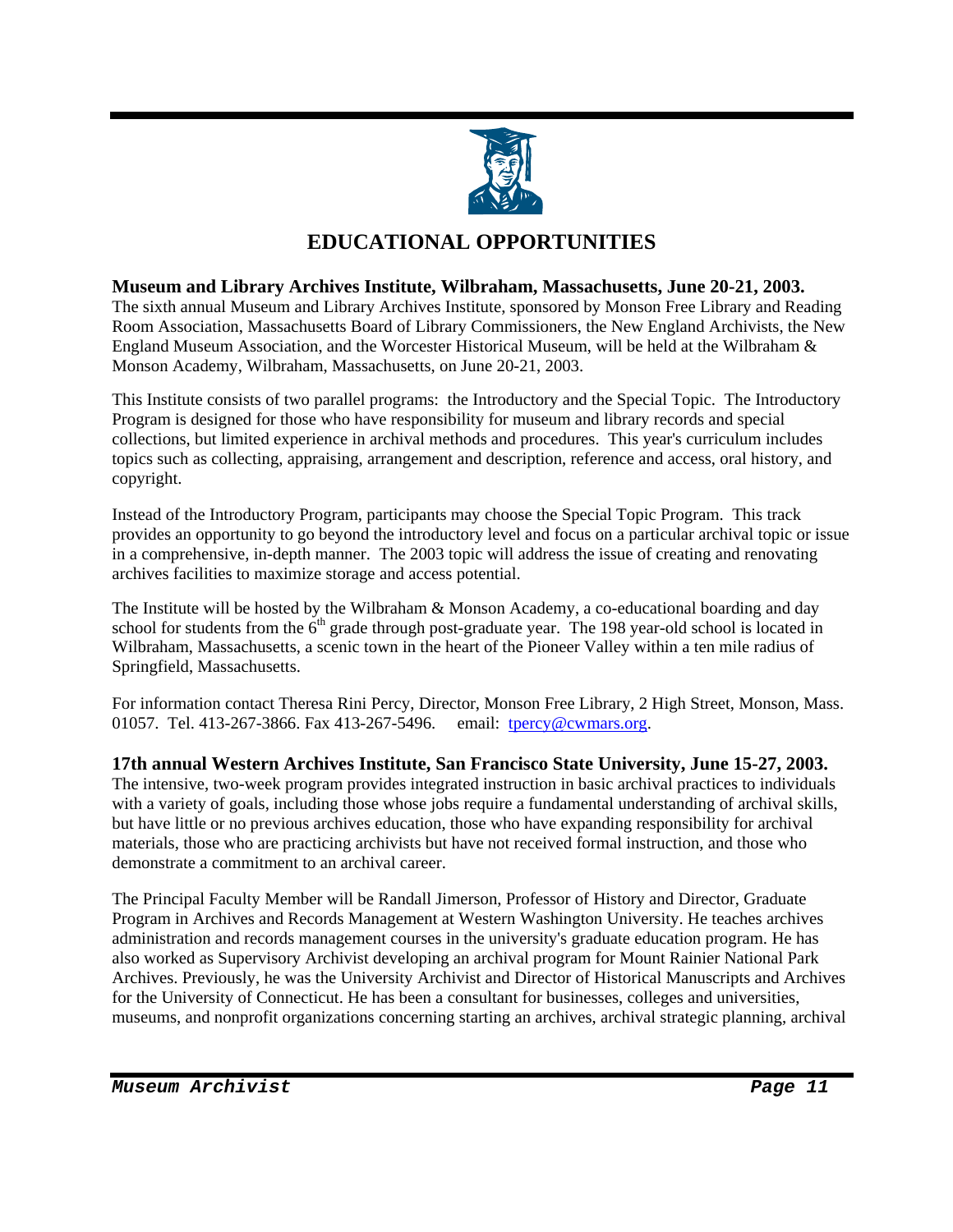

# **EDUCATIONAL OPPORTUNITIES**

education, records management, and organization of manuscripts and archives. Joining Dr. Jimerson on the faculty will be distinguished working professionals noted for selected fields of archives education.

The program will feature site visits to historical records repositories and a diverse curriculum that includes history and development of the profession, theory and terminology, records management, appraisal, arrangement, description, manuscripts acquisition, archives and the law, photographs, preservation administration, reference and access, automation, outreach programs, and managing archival programs and institutions.

Tuition for the program is \$550 and includes a selection of archival publications. Housing and meal plans are available at additional cost. Admission is by application only and enrollment is limited. The application deadline for the 17th Western Archives Institute is March 15, 2003. For additional information and an application form, contact Administrator, Western Archives Institute, 1020 O Street, Sacramento, CA, 95814; Phone: 916/653-7715; Fax: 916/653-7134; Email: ArchivesWeb@ss.ca.gov

The application package is available online on the websites of the Society of California Archivists at <www.calarchivists.org> and the California State Archives at <www.ss.ca.gov/archives/archives.htm>.

#### **Museums and the Web 2003, Charlotte, North Carolina, March 19-22, 2003 http://www.archimuse.com/mw2003/**

The MW2003 Preliminary Program is now available. Join us at the seventh annual Museums and the Web conference – the premier international venue to review the state of the Web in arts, culture, and heritage. The MW2003 program will be web-related issues for museums, archives, libraries and other cultural institutions. If you are working with the web in these areas plan to join us.

The formal program of Museums and the Web 2003 consists of two plenary sessions, eighteen parallel sessions, 60 museum project demonstrations, dozens of commercial exhibits, seven full-day and 6 half-day pre-conference workshops, and ten one-hour mini-workshops combined with a day-long usability lab, a day-long design "Crit Room", and the Best of the Web awards.

The informal program involves full-day pre-conference tours, evening receptions each night of the meeting, a dozen Birds-of-a-Feather breakfast meetings, and hours of discovery and debate with hundreds of colleagues from more that 35 countries. All papers presented at MW2003 are peer reviewed. Full session descriptions, and lots more details are online at <www.archimuse.com/mw2003/>. Papers will be published online before the conference begins. Selected Papers will be available in print.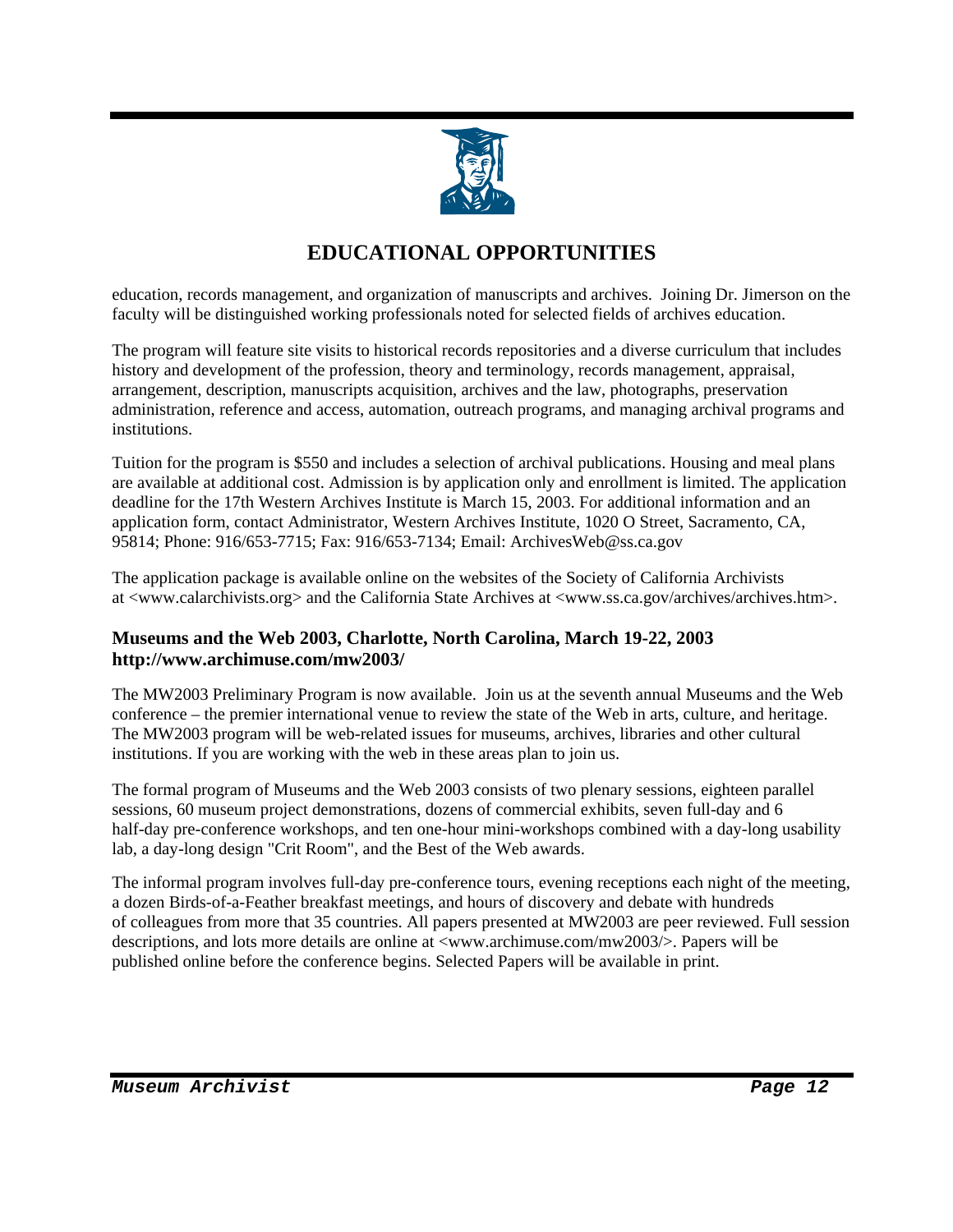Join us at the largest international gathering about cultural heritage online. Register online at http://www.archimuse.com/mw2003/register/. We hope to see you in Charlotte the spring! For more information, email: info@archimuse.com.